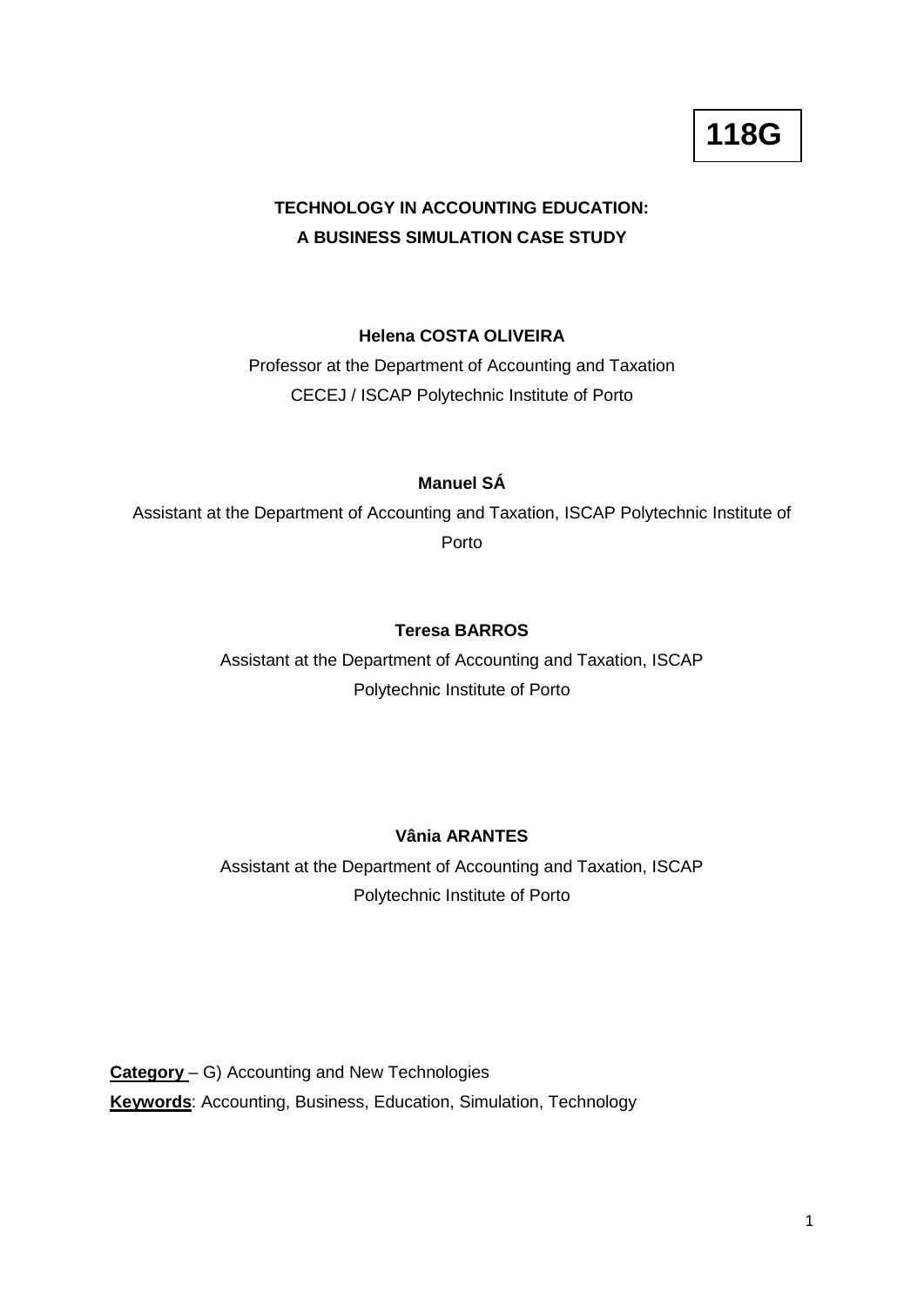# **TITLE**

TECHNOLOGY IN ACCOUNTING EDUCATION: A BUSINESS SIMULATION CASE STUDY

# **ABSTRACT**

Accounting education had to evolve in order to acknowledge and take advantage of information technologies. These technologies are important in creating a credible simulation and better support to both students and teachers. We present a qualitative case study of a course of business simulation based on the use of information technologies. Developed by a Portuguese accountancy college, this employment-driven subject relies on two kinds of technologies: educational and entrepreneurial. This learning process improves students' confidence on addressing the challenging professional world. In order to achieve this goal, the college had to deal with significant financial and human resources.

**Keywords**: Accounting, Business, Education, Simulation, Technology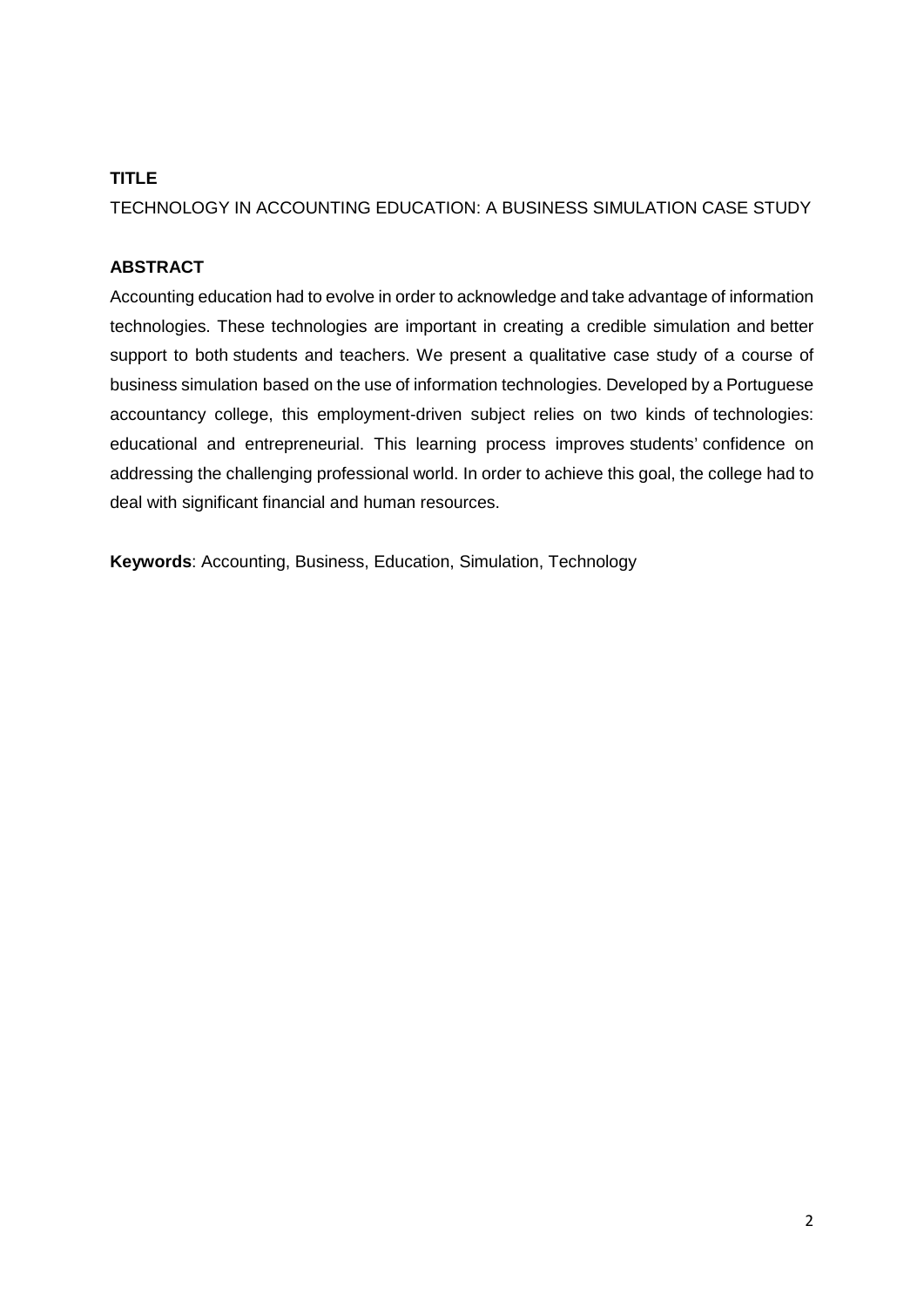### **INTRODUCTION**

For accounting education to regain relevance, continuous changes and improvements in the courses of this area are necessary. This learning process must keep up with technological innovation that occurs among the professional accountants. New skills are required to deal with information and information technologies systems.

This paper aims to contribute to the field of accounting education. Studies are lacking on how these information technologies are being used, despite their growing trend. (Ed et al. 2015).

Therefore, we studied a traditional Portuguese accounting school (School of Accounting and Administration of Porto - ISCAP) with more than a hundred years of experience. We analysed how this school responded to actual accounting problems regarding technology. The school redesigned the accounting graduation, adding two courses (Business Simulation Project I and II) with inherently practical nature, based on a complex set of tasks identical to the real business world and on the usage of Information Technology (IT).

In this qualitative case study, we discuss these courses, in operation since February 2003. The aim of our research is to identify how the accounting education in these courses is adapted, and how the new technologies are incorporated and perceived by students and teachers.

This paper is divided into four main parts. In the first part we present a literature review, focused on technologies in accounting education and business simulations. The second part is focused on the methodology, describing its goals and methods of data collection. The case study is described in the third part, analysing the course response to the new needs of the accounting profession, based on the discussed results of the interviews with students and teachers. The fourth and last part presents the conclusions and limitations of this study and also suggestions for future research.

## **LITERATURE REVIEW**

## **TECHNOLOGY IN ACCOUNTING EDUCATION**

The accounting education evolved to fulfil business requirements, better prepare students for market requests (Yap, Ryan, and Yong 2014) and to thrive in a changing environment (Byrne, Flood, and Willis 2002).

The modern organizational environment requires professional to develop new skills which schools should foresee to train their students to do. Skills should include the ability to research a wide variety of sources like web searches and to work with a wide range of data services (Albrecht and Sack 2000).

In a Yu study (Yu, Churyk, and Chang 2013) alumni's were the first to recognize their limitations as they felt badly prepared in the use of database, oral communication, technology domain and problem solving.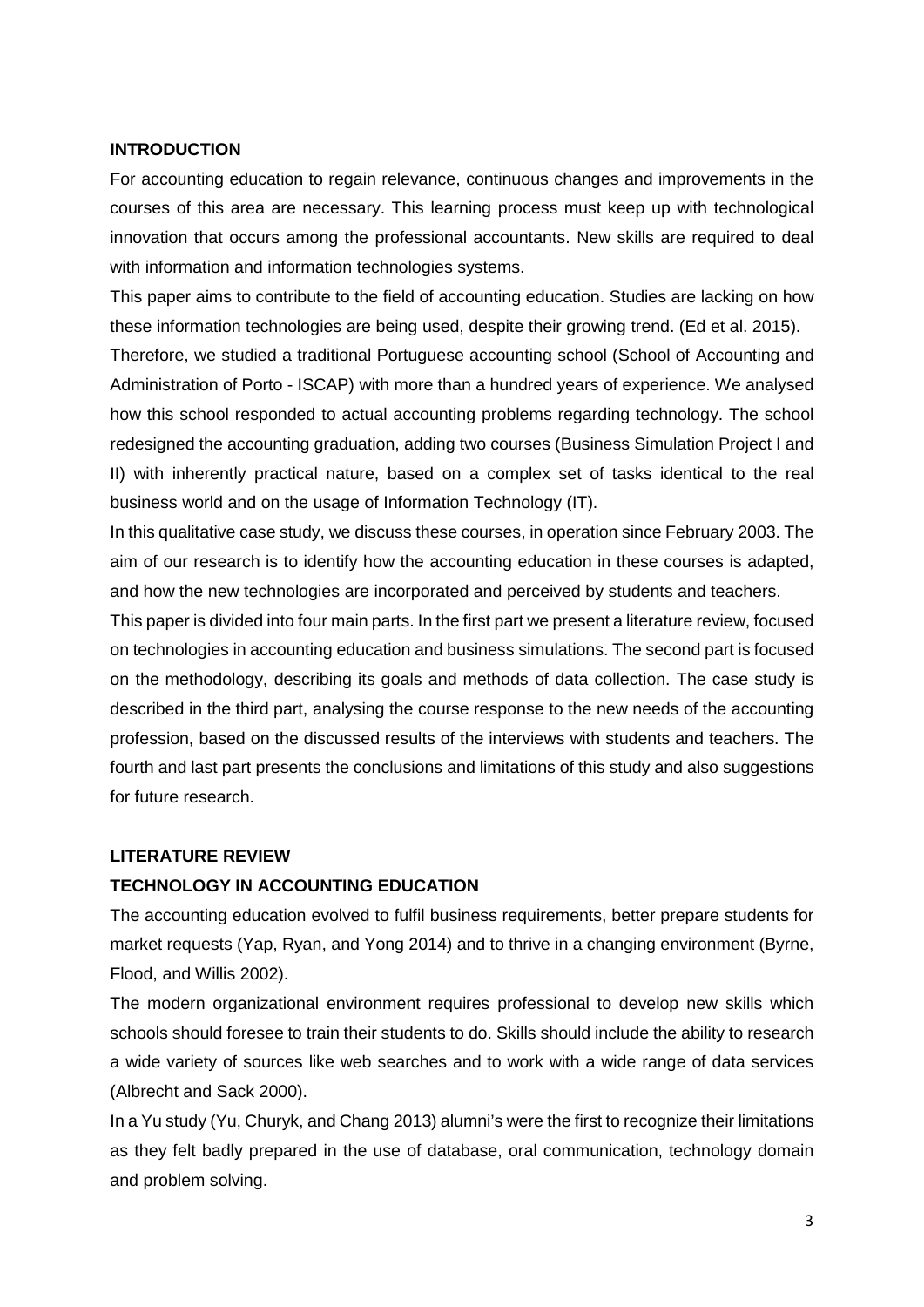Accountant professionals must research and work with a large amount of (disorganized) information therefore students should be active participants in the learning process, learning by doing, working in groups and being able to locate, acquire and organize information (AECC 1990). The increasingly dynamic environment in which accountants work, required a reorientation in teaching accounting. Nowadays it is difficult to do accounting without the use of specific software. In graduate courses it is required a first contact with professional technologies such as ERPs (Enterprise Resource Planning), so students develop their confidence and capacity to use of these tools in the real world.

The newest generations of students are better familiarized with technologies – they learn to deal with mobile phones, tablets and personal computers from an early age. Therefore, we must take advantage of these valences to implement incremental changes to develop some of their strengths such as teamwork, motivation, allowing them to make the difference in organizations, developing communication with supervisors, and ease with technology (Mastrolia and Willits 2013).

In order to address these weaknesses and solidify skills and attitudes, teaching based on business simulations arises supported by a problem based on learning pedagogy. Methodologies of teaching/learning inherently practical arise, based on the simulation business/enterprise, in which the students experience organizations real situations and are able to train broader skills.

### **BUSINESS SIMULATION**

Business education based on simulations arouse in the 1950´s (Gredler 2004) in which students worked in a high complex environment very similar to real life business. The characteristics of a simulation are: participants interact with a complexity of situations similar to business reality; with clear rules, responsibilities and limitations defined by the teachers allowing the participation of students; several strategies can be implemented in environment data (such as leadership); and students receive feedback on actions taken (Gredler 2004).

This simulation learning model has four phases: the first phase is expository, involves the teacher presentation of the topics and contents to be discussed. In the second phase, teacher explains the rules, procedures, evaluation methods, targets and types of decisions required. The third phase describes the participation of students in the simulation. Finally, phase four involves feedback, the students analyse the process and what went wrong, comparing the learning experience with real life and making connections with content from other courses since it is a multidisciplinary learning process (Joyce, Calhoun, and Hopkins 2009).

This teaching process also known as a facilitator (Keskitalo, Ruokamo, and Väisänen 2010), helps students in the transition to the professional world. The teacher is no longer a player of ideas, but leads the students in a training process with autonomy that demands more critical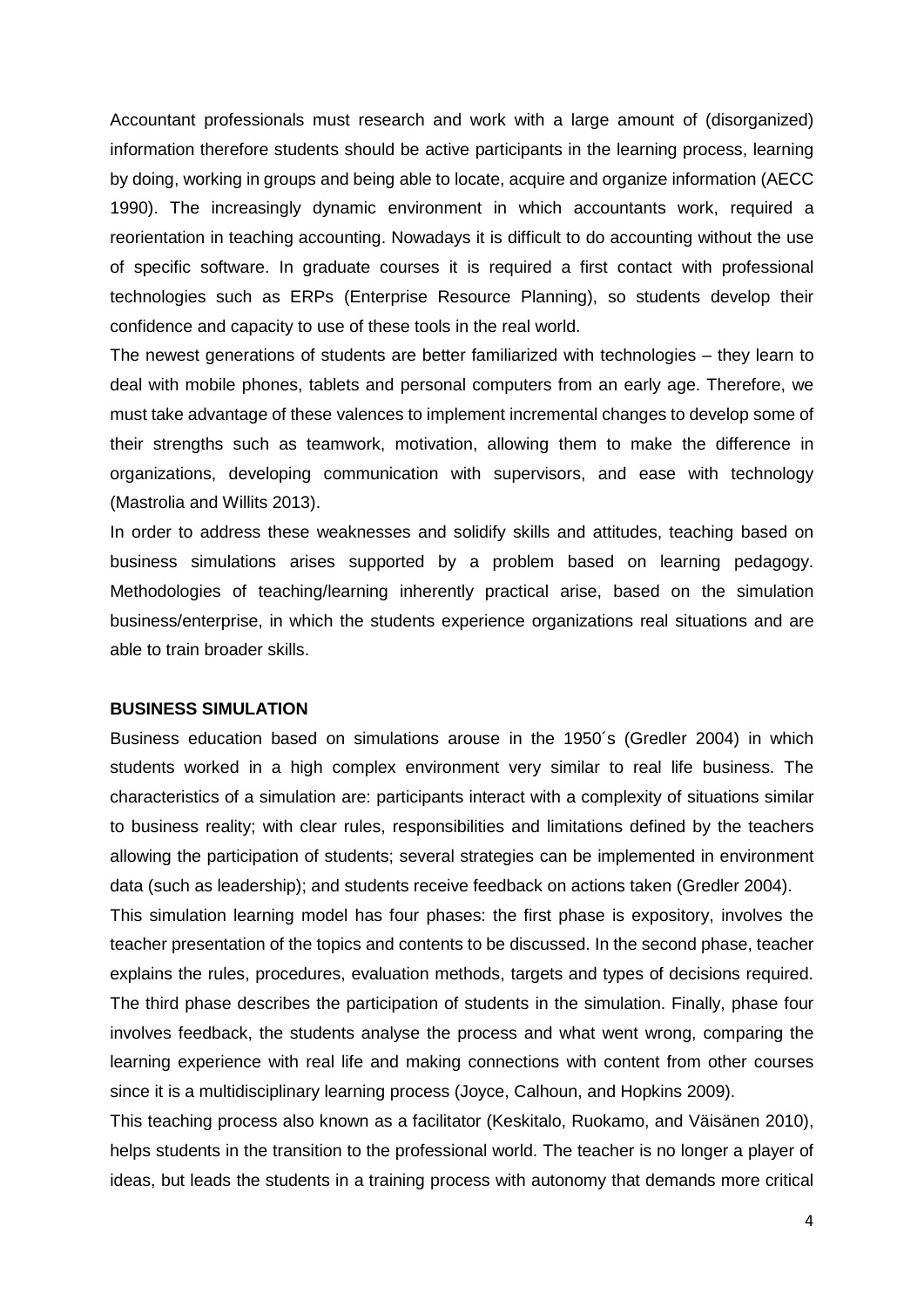and creative capacity. Studying is a workout, since students are trained to course skills and knowledge.

The simulations are created on a problem based learning pedagogy, characterized by simulating real situations adapted in order to develop learning. This pedagogy highlights the importance of questioning allowing students to select and filter the essential information for decision making. This competence is underdeveloped in accounting education but it is crucial in order to be successful. The students work as a team during the semester just like entrepreneurs who constantly meet to solve real-world accounting problems. (Ed, Stanley, and Marsden 2012).

This pedagogy is based on Learning Theory of Constructivism. According to this theory the students build their own knowledge instead of being transmitted by the teacher (Biggs 1996). Students learn by choosing and develop their knowledge through individual and social activities. Knowledge is built not acquired (Phillips 2000). In problem based learning pedagogy, the learning process is driven by real-world problems, unstructured and is an active-learning and learner-centered approach. This learning environment is based on constructivism in which real problems are used in the learning process (Tan 2004).

### **RESEARCH METHODOLOGY**

This qualitative study is based on an interpretative paradigm and follows a descriptive case study (Ryan, Scapens, and Theobald 2002).

We studied the courses of Business Simulation Project created in 2003, in the School of Accounting and Administration of Porto, Portugal. These courses are based on accounting education, centered on IT and aim to solve problems similar to real world.

The study was conducted by researchers (one teacher and three assistants) that are part of the courses team, as knowledgeable and experienced in this process. Our study reports to two semesters: second semester of 2014/2015 (February-July) and first semester of 2015/2016 (September-January).

The purpose of the research is, in one hand, to understand how students face new technologies and the complexity of business tasks and on the other hand, understand if they feel prepared and confident for the labour market.

Accordingly, we formulated the following research questions: How does accounting education embrace new technologies, to face new requirements of accounting profession? How are the technologies used in the courses of Business Simulation Project, perceived by the students and teachers?

The sources of data used were empirical observation (document analysis, direct observation), informal conversations and interviews (Mckinnon 1998). To ensure the credibility and control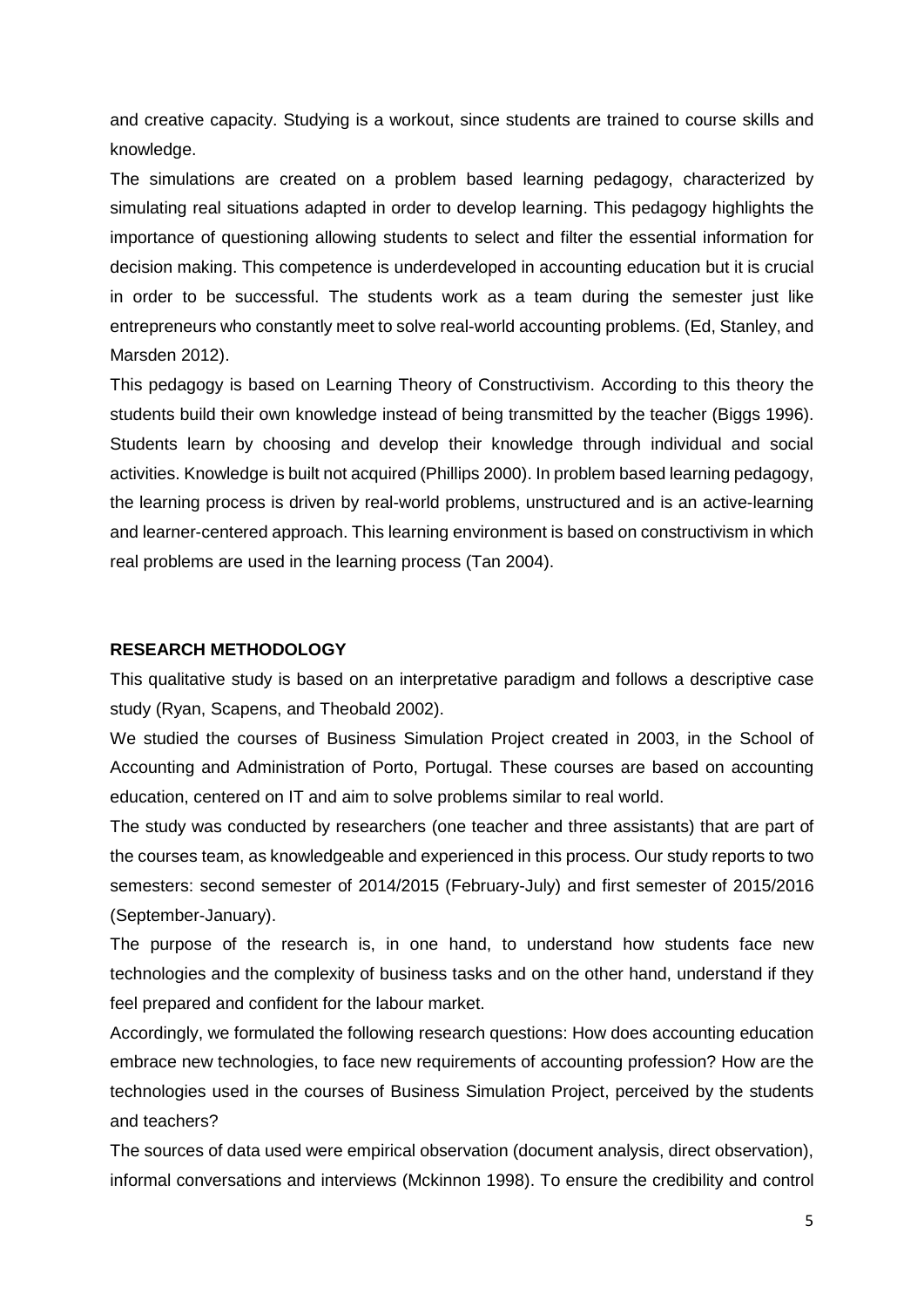the subjectivity of researchers, the interviews were recorded and a triangulation was made between this information and other sources (particularly with empirical observation) (Yin 1994). Observed behaviours of students in class and on schedule meetings, exchanged emails with the teachers and with the course support office were analysed for data collection. These data were recorded in journals throughout the semesters. Information was also collected from the semester surveys to students, video presentations of student's work, PowerPoint's and other support classes' documents. Informal conversations with students who completed the course in the second semester of 2014/2015 and begun their professional activity in the same year (2015) were registered. Information was also gathered from teachers and assistants' weekly meetings, from informal conversions, minutes and exchanged emails.

The six interviews took place between September 2015 and January 2016. People with adequate profile were interviewed: the course director, a teacher, IT technician, three students (one who completed the course and other two finishing it).

In the final phase the collected data were interpreted and discussed.

### **FINDINGS AND DISCUSSION**

# **How does accounting education embrace new technologies, to face new requirements of accounting profession?**

The School of Accounting and Administration of Porto developed in 2003 a project that differentiates the school in accounting education. The project did allow the creation of two courses of Business Simulation Project based on new methods of teaching/learning and assessment.

The project aims to familiarize students with the new information technologies, through the use of modern information management tools, under a complex and systemic business simulation. The courses were introduced in the graduation of Accounting and Administration, taking place during two semesters, with a workload of 180 hours, a total amount of 438 students and 18 classes. It follows the quality standards, having a certificate based on the Technical Specification ET SC-EDUC-27 since 2003. The motto is "know-how" and "learn to learn". Its purpose is to give a practical overview of professional activity, facilitate the transition to the labour market and to respond to the needs of organizations strengthening students' skills and building professional, personal and ethical attitudes.

These courses aim at preparing professionals by providing them with new skills such as the ability to structure, search and reorganize information in an integrated environment, teamwork, decision-making and the ability to communicate.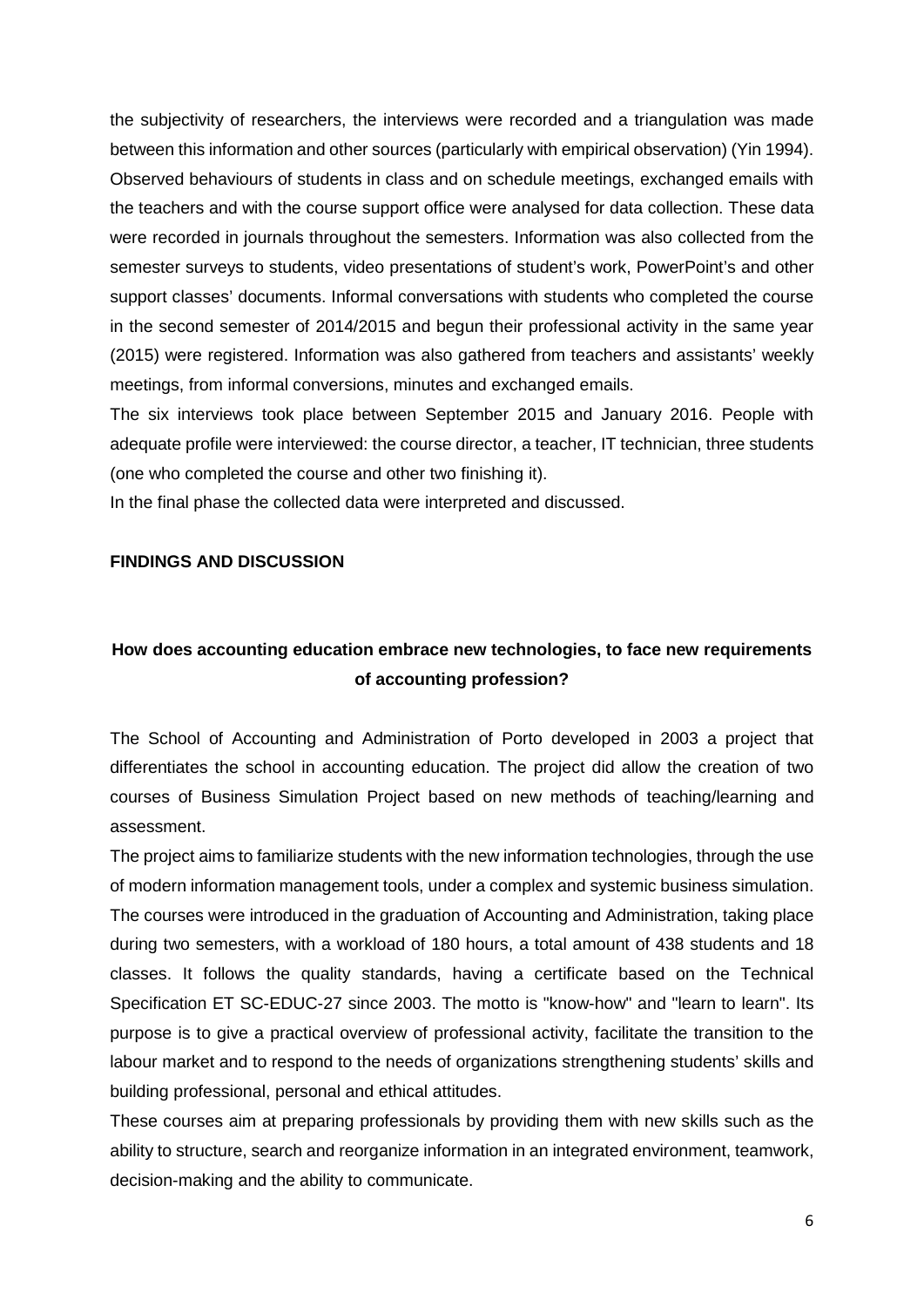Students (organized in groups of three) create and manage virtual organizations, interacting in real-time. For that two kinds of information technologies are used: educational (technologybased assessment and simulation support technology) and entrepreneurial (ERP and a complementary system).

The educational tools developed for the course include a technology-based assessment and simulation support technology. The technology-based assessment allows continuous feedback (monitored by the teacher during the semester). It contains programs such as assessment of physical dossiers; program to compare the expected results with the effective tasks performed, a global report of session's assessment containing attendance, ethical attitudes, oral presentation of the final report, written tests and final report classification. The simulation support technology includes managerial environment program such as classes' guidelines reports, business plans, tasks details, summaries and layout of the classrooms with direct interaction (allowing identification of the students in classroom, the virtual organizations, the attendance, and the behaviour record).

The entrepreneurial technology includes information technologies and ERP identical to some medium/large companies. There is also a complementary system to simulate scenarios similar to real life (such as bank and government transactions). The programs involved are: entities, creation of documents, management information and multimedia, exchanges, salaries, accounting, invoicing, payments, electronic commerce, bills of credit, fixed assets, maintenance, management material products, production, management panel, management of the system, computer telephony integration (in the ERP) and in complementary system: electronic bank and government/taxes.

There are also two simulation laboratories, one room for support team and a room for servers. In order to support this environment it was necessary to create a technological structure especially built for this purpose. This included five servers: one for the Oracle© database, another to support the remote desktop access, other as a domain and communications server, other as domain server and to control electronically the assiduity and punctuality, by the use of a personal card and the last one for Business Intelligence (BI) and Balanced Scorecard (BSC).

The communications systems where especially conceived for Business Simulation Project and had to be especially configured by Siemens© in order to provide internal faxes and computer telephony integration. This was at the time innovative and remains so. For computer telephony integration to work out a complex structure was created, attaching automatically a telephone extension number to the virtual organization logged on. This extension number matches with the number of virtual organization.

Students work in simulation laboratories with the physical and logical materials to allow multiuser company operation. Each laboratory contains thirty-one computers, sixteen printers,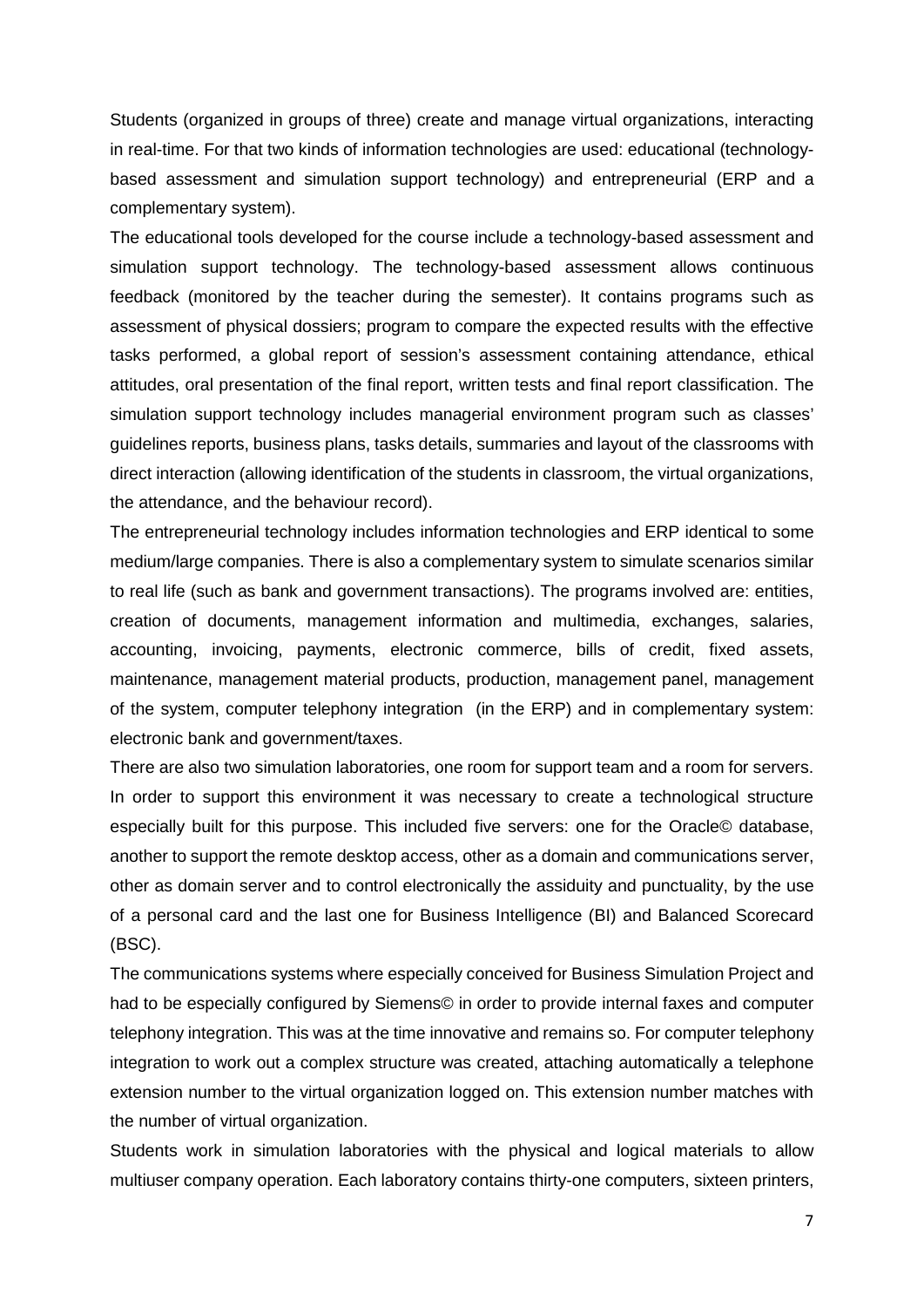fifteen scanner, fifteen handheld bar code scanners and sixteen telephones, among other material. It's also possible to use a remote desktop to consult support documents, assessment feedback, evaluate company database and extract reports.

To support them, there is a team with teachers (six teachers) and a support team (four assistants and two IT technicians). The support team is responsible, under guidance, for maintaining virtual organizations. For that they have to prepare databases (ERP), treat documents information (invoices, contracts...), manage electronic banking, manage technology-based assessment, create business plans, prepare hand-outs to support classwork, maintain servers and other hardware.

Weekly planning meetings are necessary to align all the team and ensure that classes run normally. Teachers are responsible for the lectures, guiding students throughout the tasks, control the participation of the students in the business simulation system, give feedback through the assessment framework and follow-up after classes when necessary.

The course structure is demanding, with a huge amount of equipment and software to manage and with a big support team. Despite all of this, the structure is considered adequate to the accounting education. The initial investments made paid off, since some companies recruit students with the requisite of having attended the course.

The interaction between virtual organizations creates a large amount of information, with legal deadlines and obligations, with the same working pressure as in real business life. Sometimes some information purposely will be insufficient or incongruous in order to generate confusion and cause internal discussion.

The environment is very complex to manage, with large amount of unstructured information, phenomenological versatility, real-time management and intense interaction.

# **How are the technologies used in the courses of Business Simulation Project, perceived by the students and teachers?**

This business simulation model, according to students, is appropriate to the objectives of the course and functional: consisting of seven virtual organizations, a group of three students, one teacher and one assistant by laboratory. The standard certificate of the courses is reliable and permits the accomplishment of the proposed objectives.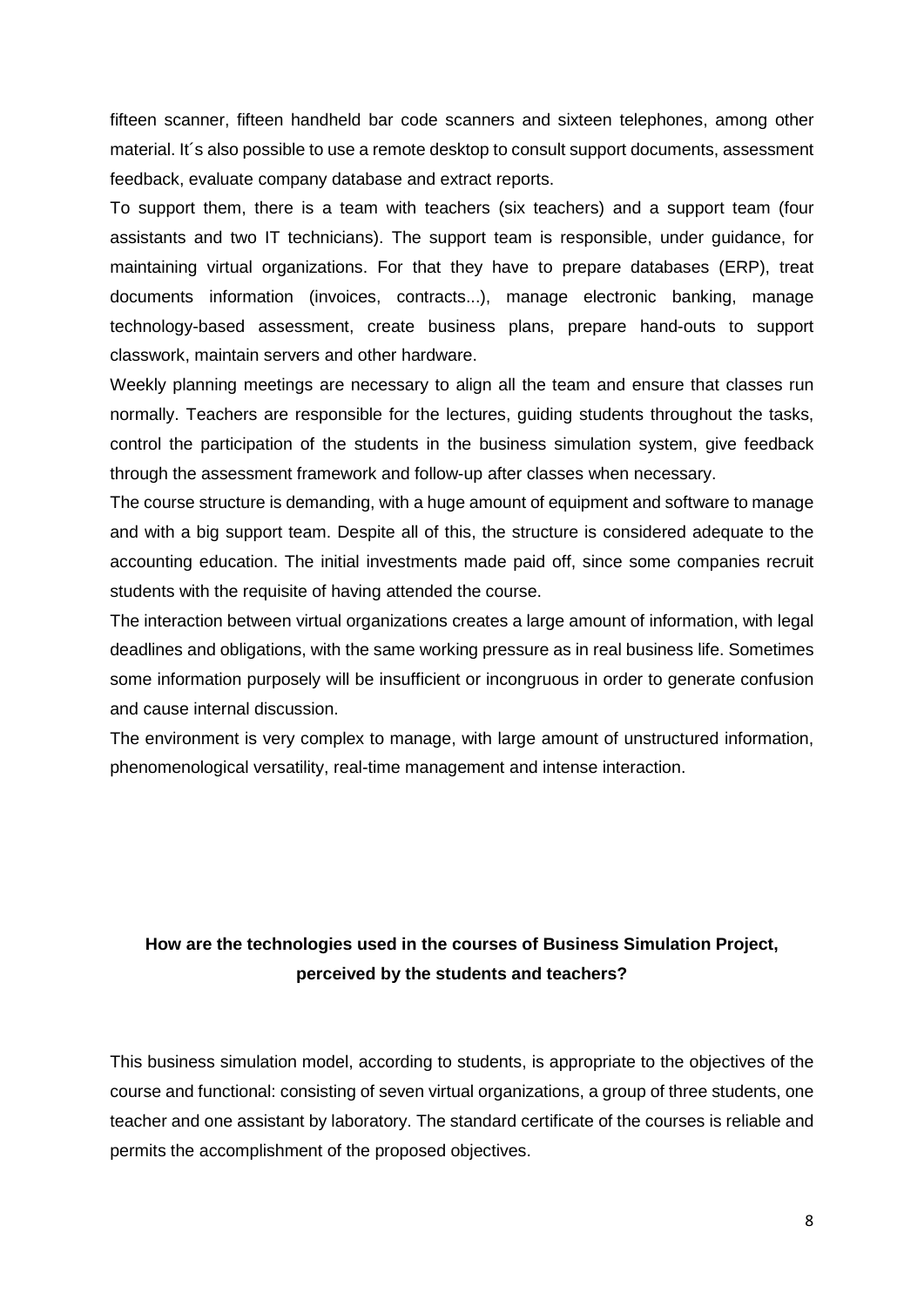The atmosphere in the classroom is very professional, allowing students to preview how real organizations work. In this way they recognize the importance of developing several tasks including obligations regarding to VAT (value added tax); processing, paying and legal obligation of salaries; amongst others. The remote desktop is very useful as it allows them to analyse permanently the information produced by tasks performed all over the semester.

The IT's used, as similar to the real world as possible, are recognized as a good framework to prepare them to the professional future.

For teachers, this teaching/learning model allows participation in a simulated environment with the ability to cover different situations, leading to competent decision making in some functional areas of business. It is therefore recognized the requirement to encourage interaction with other courses due to it multidisciplinary. This motivation model facilitates the articulation between the coordinators of all graduation courses. The students face an interactive process with teachers and assistants receiving constant feedback of their work. The teacher is a facilitator, using models that range from the expositive to the practical models, where concepts and theories are applied increasing and improving the interaction with students. This interaction makes education a constant challenge.

### **CONCLUSION**

Nowadays efficiency is a key factor in the business world. Information needs to be relevant and timely used to support decision-making capacity. Schools had to adapt and create new models of learning and teaching. The presented model of business simulation is supported by two kinds of information technologies: educational and entrepreneurial. This model prepares students for the real world since it uses complex and modern technologies, automated procedures, integrates different tasks and permanent information with remote control.

Students recognize reliability in the business simulation model proposed. Standard certificate and complexity of tasks are extremely positive aspects, which give them confidence to face business reality. The support technologies are a strength factor approaching the model to real professional life. The relevance of the model grants graduates' students to succeed in the labour market as the cases and technologies learnt are similar to those in use by professional accountants.

The team of teachers, essentially experts beside academics, recognize the efficiency and effectiveness of the model, in educating future professionals and enhancing the use of technologies to strengthen the acquisition of knowledge. Teachers are confronted with a motivating and interactive method, although time consuming, particularly on the assessment level.

One of the limitations of our research is the fact that the authors are part of the case studied as they integrate the team of business simulation. There was a concern to triangulate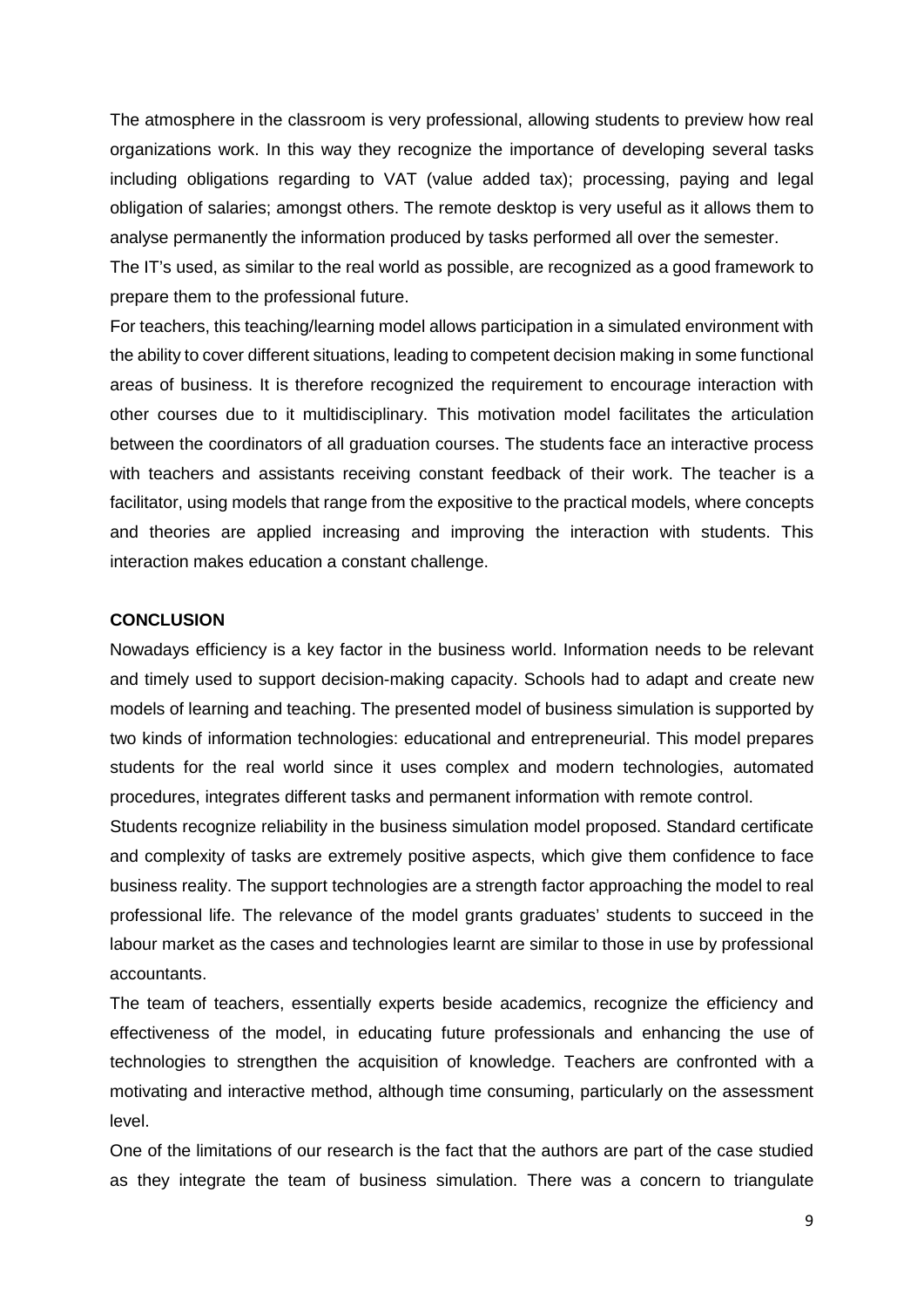information with all sources (document analysis, direct observation, informal conversations and interviews), in an attempt to decrease the observational bias error.

For future research we suggest comparative case studies that would help to better understand how other national or international schools provide answers to accounting education and if simpler models can be as effective.

#### **REFERENCES**

- AECC, Accounting Education Change Commission. 1990. "Position and Issues Statements of the Accounting Education Change Commission. Position Statement Number One: Objectives of Education for Accountants." *American Accounting Association, Accounting Education Series* 13.
- Albrecht, W., and R. Sack. 2000. "Accounting Education: Charting the Course through a Perilous Future." *American Accounting Association, Accounting Education Series* 6.
- Biggs, J. 1996. "Enhancing Teaching through Constructive Alignment." *Higher Education* 32(3): 347–64.
- Byrne, M., B. Flood, and P. Willis. 2002. "Approaches to Learning of European Business Students." *Journal of Further and Higher Education* 26(1): 19–28.
- Ed, J Acc, Barbara Apostolou, Jack W Dorminey, John M Hassell, and James E Rebele. 2015. "Accounting Education Literature Review ( 2013 – 2014 )." *Journal of Accounting Education* 33(2): 69–127.
- Ed, J Acc, Trevor Stanley, and Stephen Marsden. 2012. "Problem-Based Learning : Does Accounting Education Need It ?" *Journal of Accounting Education* 30(3-4): 267–89.
- Gredler, M. E. 2004. "Games and Simulations and Their Relationships to Learning." In *Handbook of Research on Educational Communications and Technology*, Mahwah, NJ: Lawrence Erlbaum Associates, 571–81.
- Joyce, B., E. Calhoun, and D. Hopkins. 2009. *Models of Learning E Tools for Teaching*. 3rd ed. Buckingham, UK: Open University Press.
- Keskitalo, T., H. Ruokamo, and O. Väisänen. 2010. "How Does the Facilitating, Training and Learning Model Support Characteristics of Meaningful Learning in a Simulation-Based Learning Environment from Facilitators' and Students' Perspectives?. In World Conference on Ducation Media and Technology." *Association for the Advancement of Computing in Education (AACE)*: 1736–46.
- Mastrolia, S. A., and S. D. Willits. 2013. "Millennials: What Do We Really Know about Them?" *Advances in Accounting Education* 14: 45–72.
- Mckinnon, J. 1998. "Reliability and Validity in Field Research: Some Strategies and Tactics." *Accounting, Auditing & Accountability Journal* 1(1): 34–54.
- Phillips, D. 2000. "An Opinionated Account of the Constructivist Landscape." In *Constructivism*